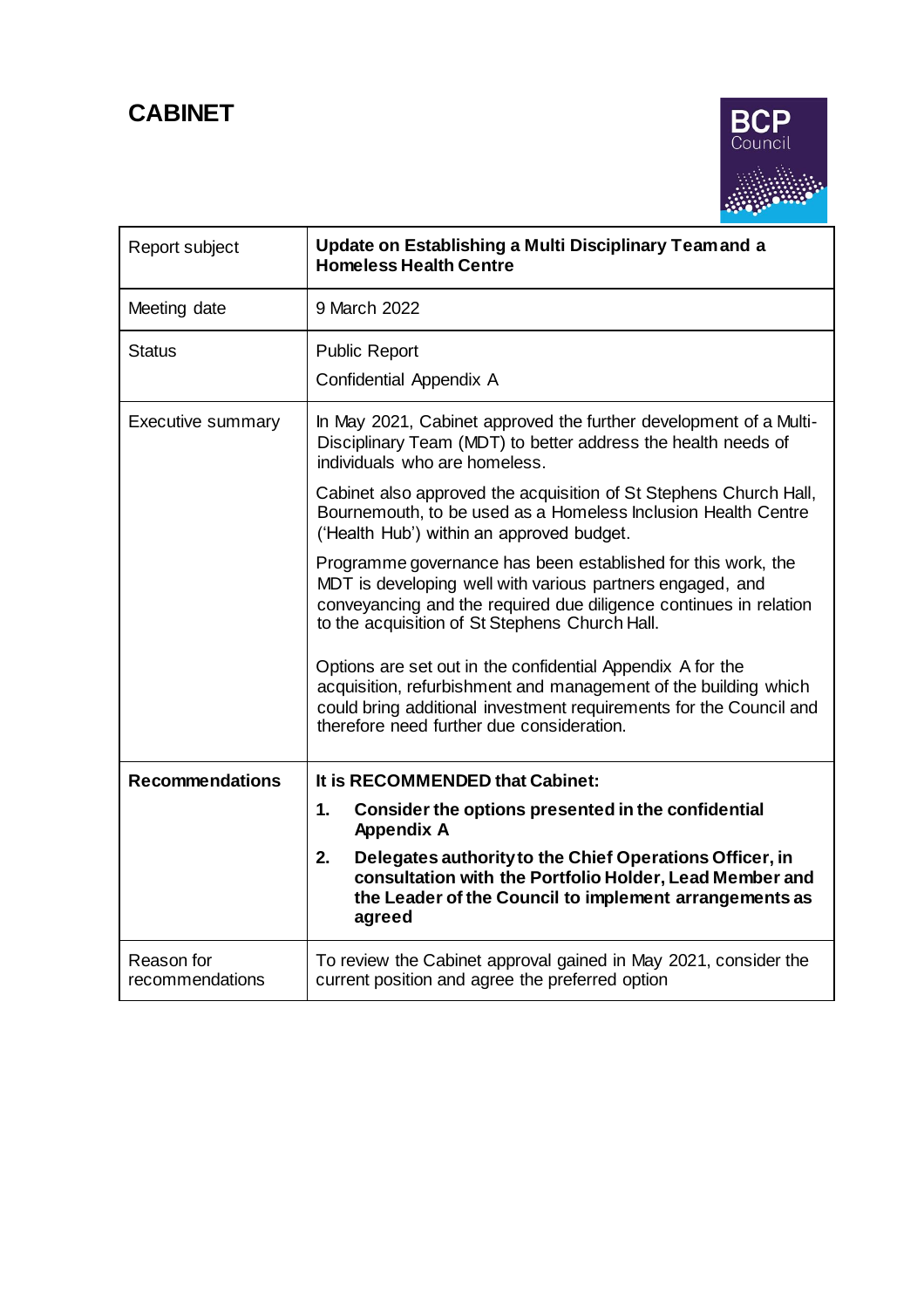| Portfolio Holder(s):      | Councillor Karen Rampton (Portfolio Holder for Homes and Adults) |
|---------------------------|------------------------------------------------------------------|
| Lead Member               | Councillor Hazel Allen (Homelessness)                            |
| <b>Corporate Director</b> | Jess Gibbons - Chief Operations Officer                          |
| <b>Report Authors</b>     | Lorraine Mealings - Director of Housing, BCP Council             |
| Wards                     | Council-wide                                                     |
| Classification            | Decision                                                         |

## **Background**

- 1. Cabinet is referred to the decisions taken on 26 May 2021 'Establishing a Multi Disciplinary Team and a Homeless Health Centre' when it approved the recommended acquisition of St Stephens Church Hall, Bournemouth, to be used as a Homeless Inclusion Health Centre ('Health Hub') within an approved budget.
- 2. The recommendations approved by Cabinet on 26 May 2021 are set out below :-

Cabinet :-

- *Approves the further development of an Multi-Disciplinary Team (MDT) to better address the health needs of individuals who are homeless.*
- *Approves the implementation of an ongoing 'Health Hub' provision at St Stephens Church Hall.*
- *Approves the acquisition of St Stephens Church Hall and delegates authority to the Corporate Property Officer in consultation with the Portfolio Holder, Section 151 Officer and the Monitoring Officer to agree the specific terms of the sale (see Confidential Appendices A and B).*
- *Approves the associated capital and revenue budget provision relating to the acquisition and management of St Stephens Church Hall (see Confidential Appendices A and B).*
- 3. Governance for a programme to oversee the development of the MDT and the acquisition of St Stephens Church Hall was established during 2021 which included the appointment of a specialist Programme Lead and the establishment of an overseeing Programme Board. The Programme Board includes the Cabinet Homelessness Lead as well as representatives from Housing, Social Care, Drug and Alcohol Services, CCG Primary Care, Estates, Communities, Voluntary Sector/Homeless Action Collaborative and Communications.
- 4. Three key workstreams have been established, (1) the acquisition and refurbishment of St Stephens Church Hall, (2) the Welcome workstream and (3) establishing the Multi-Disciplinary Workstream:-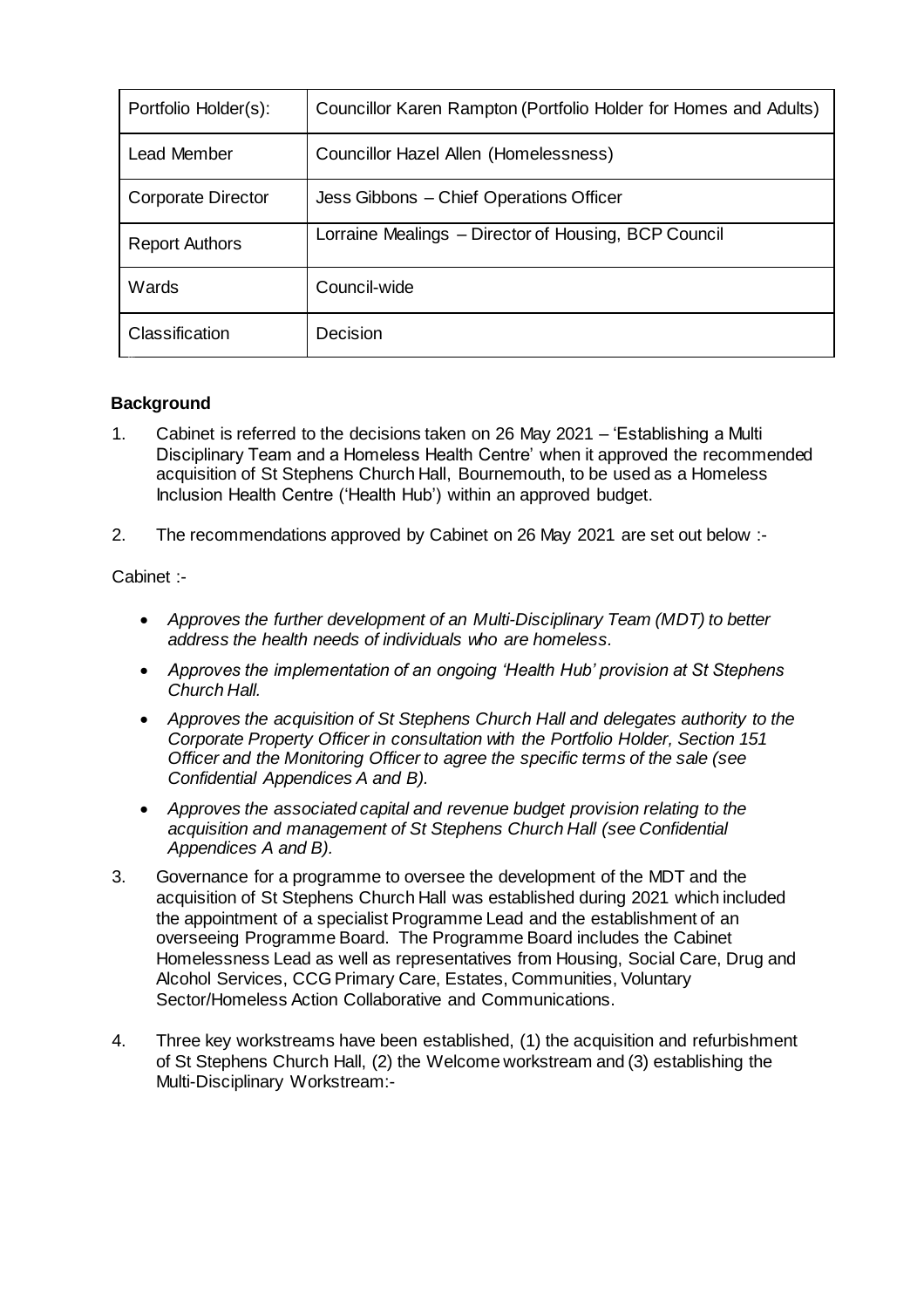

### **The MDT Development and Welcome Workstreams**

- 5. The Multi-Disciplinary Team is taking shape and various partners are engaged. There is an agreed Memorandum of Understanding (MOU) in place which defines the team's scope and approach. All the required agencies are signed up to this, it defines the services to be delivered within the MDT, member agency responsibilities, responsibilities of employing organisations to support the MDT and staff commitments.
- 6. Work is progressing well to define and establish new ways of working to jointly support users of the hub and develop the scope for a defined "welcome offer". Procedures are being established for jointly case managing clients, setting the 'welcome offer' service scope and agreeing the approach for working with clients.
- 7. The communications team as part of the Programme Board is developing options for branding to enable a potential 'soft' launch during April 2022 which will be dependent upon the status of the building base at that time.

#### **St Stephens Church Hall Workstream**

8. Cabinet agreed to acquire the St Stephens Church Hall, Bournemouth, to house the Health Hub. The Hub is intended to be a combination of a building based and outreach model. It was intended, in that report, that the Council's Housing team will lead the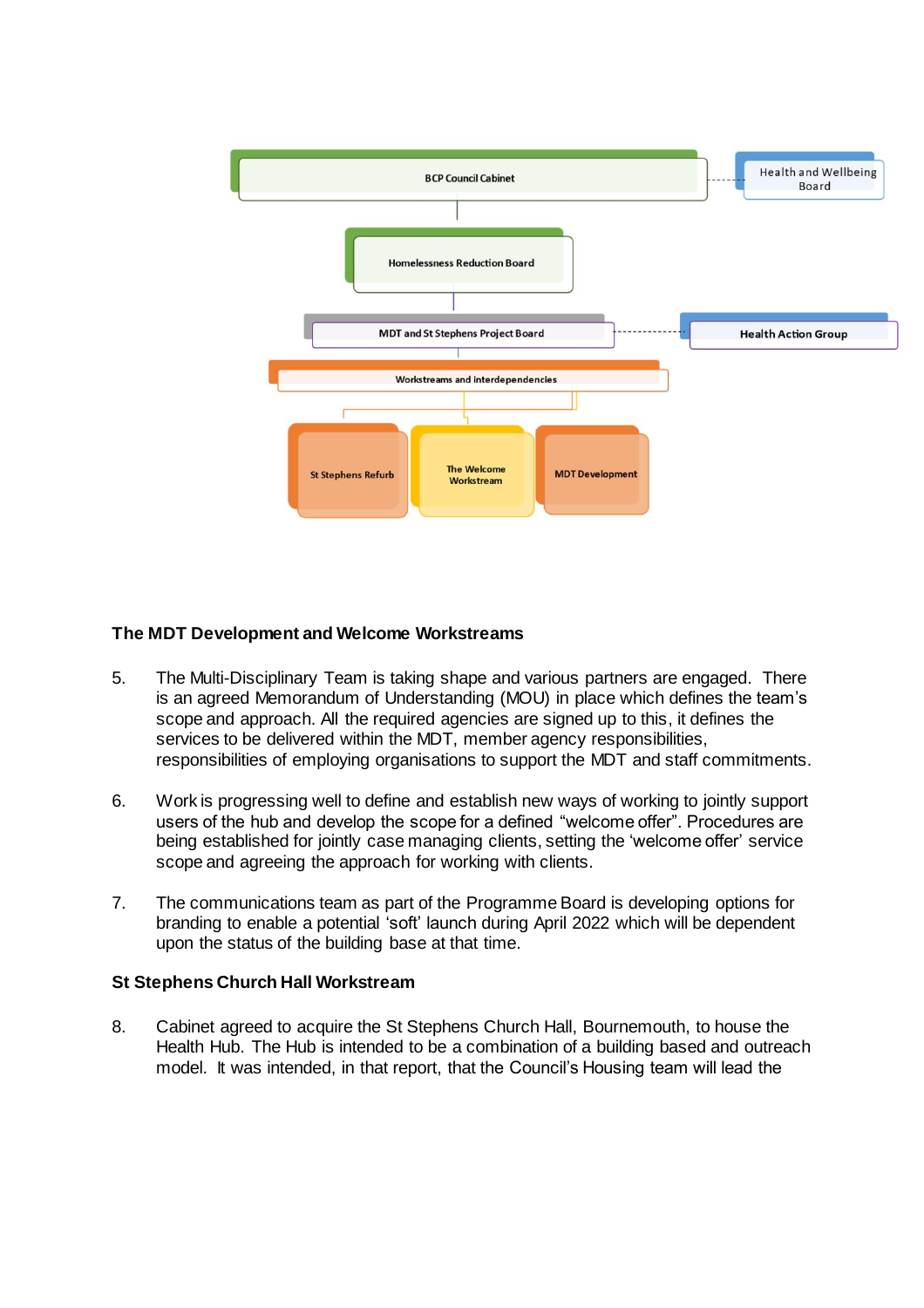ongoing development and management of the Hub but joint working and co-designing with partner colleagues would be essential.

- 9. The Council's Estates team has led on the acquisition of St Stephens Church Hall. Timelines were extended because of the essential due diligence for the Council and the Charity Commission requirements that St Stephens Church, the owners of the property, market the property on the open market.
- 10. Options are being considered for the acquisition, refurbishment and management of the building which could bring additional investment requirements for the Council and therefore need further due consideration. The details of this are commercially sensitive and are therefore set out in confidential Appendix A for Cabinet consideration. These details include the Corporate Property Officer's views.

#### **Summary of financial implications**

11. Further due diligence has been undertaken as part of the acquisition process of St Stephens Church Hall and Cabinet is asked to consider options for a way forward. The options and related issues are set out in the confidential Appendix A.

#### **Summary of legal implications**

- 12. The acquisition of the building is being led by the Council's Estates team with the necessary legal considerations and due diligence underway.
- 13. The issue of 'accountable persons' for matters such as fire safety and wider compliance will need consideration for the building options presented.
- 14. The Council has the legal power to acquire land by agreement for the purposes of carrying out its functions and also to lease out land which it owns. It is expected to exercise due diligence in doing so and the confidential Appendix A sets out the steps which have been taken so far. The Council should carefully consider the options to be sure that the course it decides to pursue will best achieve its objectives. Depending upon the option which is selected, further due diligence steps may be required once those proposals have been further developed.

#### **Summary of human resources implications**

15. None in addition to the May 2021 report.

#### **Summary of sustainability impact**

16. The Council will want the resulting building to be sustainable to contribute towards our climate emergency challenges.

#### **Summary of public health implications**

17. None in addition to the May 2021 report.

#### **Summary of equality implications**

18. None in addition to the May 2021 report.